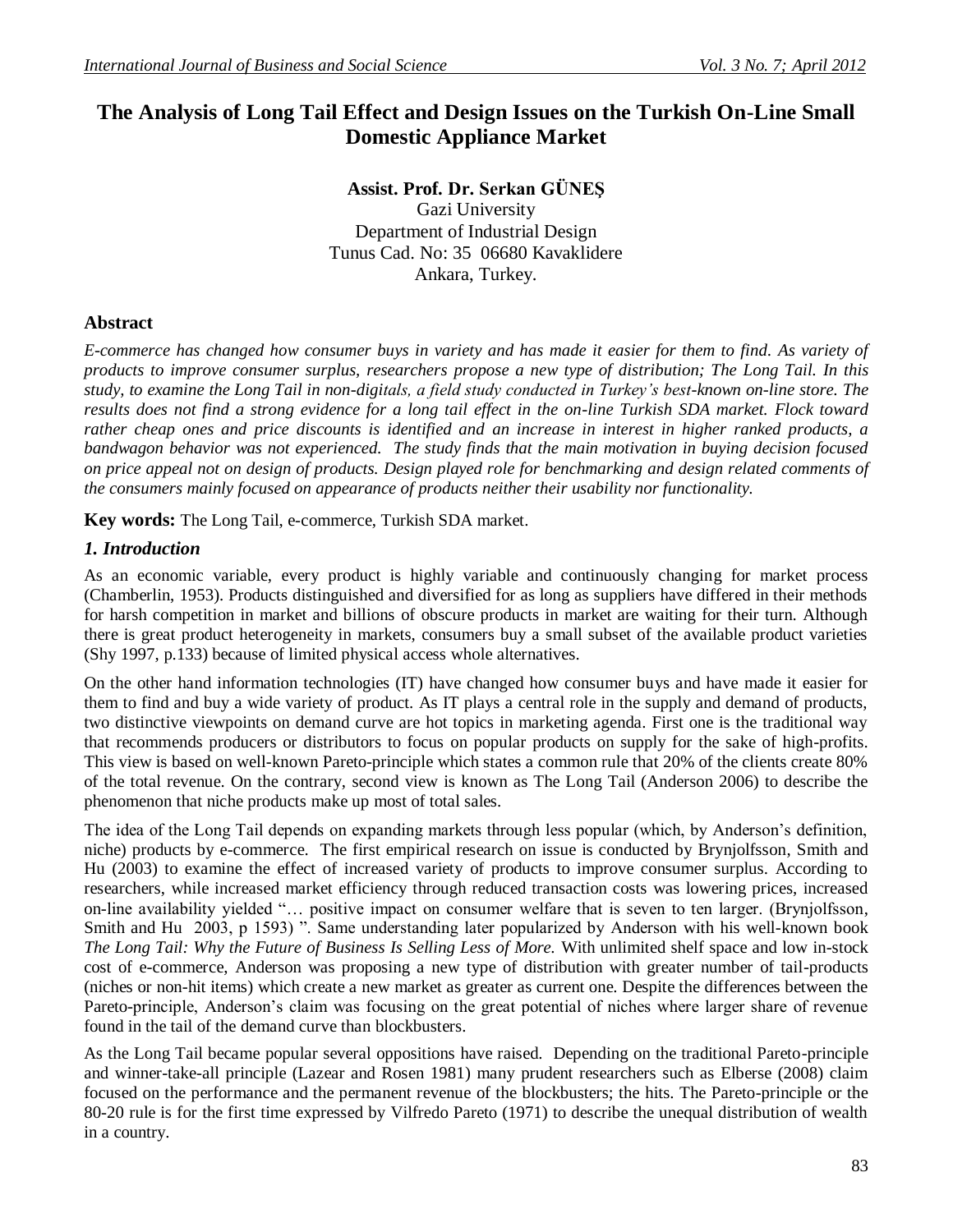This observation later successfully applied by Juran (2005) in many fields like economics and management, and the principle generalized as the 20 per cent of something always are responsible for 80 per cent of the results. In short, while the long tail promotes the power of niches, Pareto-principle advises to invest to hits. Similarly, Long Tail in many ways conflict with McPhee's (1963) Theory of Exposure which describes two phenomena of distribution: natural monopoly and double jeopardy. In both distribution allocutions, first in natural monopoly, hit products monopolize the so-called light (less consuming) consumers where in double jeopardy, heavy consumers, are already "… more likely to venture into the long tail but they choose a mix of hit and obscure products (Elberse 2008, p 93)." The long tail directly odds with empirical studies of Lindstrom (2008) in which buying motive deflated by over-much variety in supply. Veblen's (2007) groundbreaking theory of Conspicuous Consumption also conflict with Long Tail forasmuch as the theory where every unique consumer endeavors to buy hits or popular to show their status rather than any intrinsic utility of such goods (Veblen effect).

On the other hand, Anderson's the long tail is in several ways compatible with several contemporary points of view in the field as in The Blue Ocean Strategy that introduced by Kim and Mauborgne (2005). The central thesis of the strategy depends on to make competition irrelevant in existing demand (red ocean) and create a leap in value to open up new and uncontested market space (a blue ocean) by new niches. Yet the strategy focus on to create new niches in untapped market space, as the final goal is to be a hit, each successful niche product will try to drive their new rivals out of business to get a share of potential demand. In short, every success in niches, in future, will share same destiny of the hits. Similarly, another strong support for the Long Tail comes from Crowdsourcing (2008) where customers can be a producer and handle shipping, inventory and tracking. Both Anderson and Howe think the customers produce and list their goods, even find obscure but well-qualified ones in the niches and then buy and rate them. Ironically Veblen's Conspicuous Consumption theory fits with Long Tail in a sense where the demand for a certain good is decreased due to the fact that others (mainly lower income) are consuming the same commodity (Snop effect). Therefore, occasionally, the demand curve can have a positive slope and especially heavy consumers can deny buying hits and tent to obscure ones to discover different tastes.

Does Long Tail work? According to Anderson, as the examples sketch, it's a strategy that does work. On the other hand, Elberse states that the data tell a different story. Could the long tail really provide increased profits other than entertainment industries, non digitals? This is the question that this research is looking for. Yet much has been written about the long tail phenomenon for the digitalized products such as books, CDs, and movies, it's not clear whether the Long Tail will work on physical products such as small domestic appliances at on-line channels. This study also extends line of research by focusing basic motives behind being hit in small domestic appliances market and provides information about the dynamics of medal rostrum. Intrigued with these questions, the paper is organized as follows. Section 2 illustrates a general review of small domestic appliances industry in Turkey. Section 3 discusses field study and describes the data and presents the estimation results. Section 4 concludes the paper and discusses future research.

## *2. Small Domestic Appliances Industry in Turkey*

In 2010, with the background of global financial crisis, Turkey's small domestic appliance (SDA) industry is in the face of great survival pressure, but stability in the economic climate preserved a healthy environment for Turkish consumers in support of the technical consumer goods market and the SDA industry displayed doubledigit growth. The market volume of the industry is reached to 1.646 M.TRL (\$1.041 million) in 2010 with 20.0% growth between Q1-4 2010/Q1-4 2009 (GfK, 2011). Deep fryers category claimed the highest growth rate within the sector while bread maker is the only category with decreasing sales value. The kettle category was also an exception since it was the only category to display single digit growth; all other categories showed double-digit growth rates. The highest contribution to the sector was provided by vacuum cleaner category (GfK, 2011).

The sector is consist of 194 brands with 4.840 models, major increase is displayed in food processors in terms of revenue (24,7 %) and in coffee, tea, espresso appliances and kettles in items that are sold (29,8 %). The growth's major reasons are, first, high values in the consumer confidence index that encouraging consumer to spend much more, the increase in income, the annuals and holidays; mainly the mother's day that stir up the market and the high marriage rates (around 500.000 a year) because of young population and rapid urbanization. A survey is conducted by BSH Home Appliances, a Turkey-based subsidiary of the German BSH Bosch und Siemens Hausgerate GmbH in 2010, poled 3,691 Turkish women, to diagnose the causes that control the purchasing of SDA.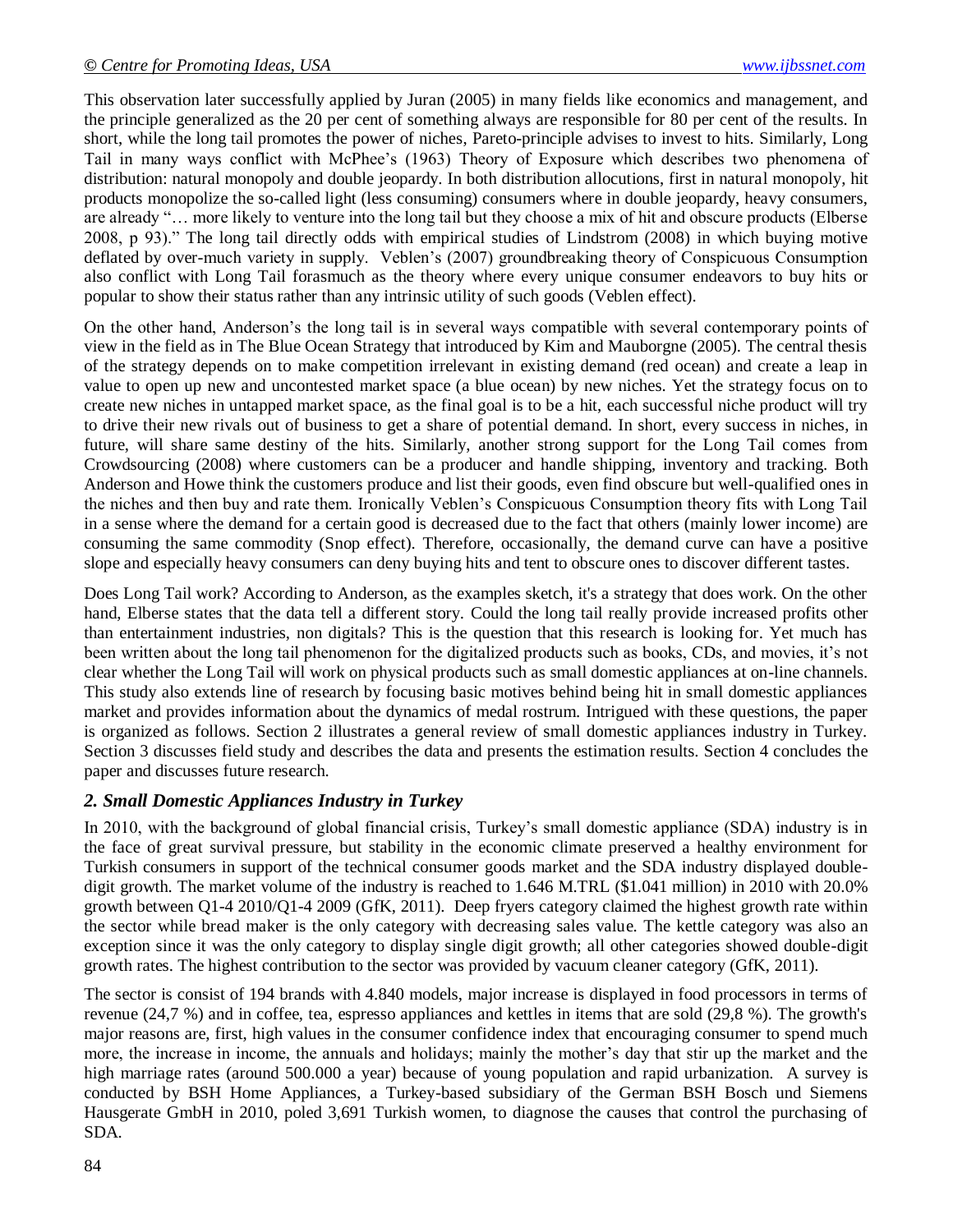According to the results of the survey, while 55 %t of participants said innovation is the most important feature of household appliances, 20 % said a product's being environmentally clean. And while 17 % said the most important feature of a product was economic value only 8 % said design and appearance was the most important feature (BHS 2011). Other interesting result of the survey was the 39 % of the Turkish women prefer a small toaster as a gift rather than a brilliant cut diamond ring. The survey also asked hypothetical question as if they were stranded on a desert island and could only bring one SDA, what would it be? 39 % of participants requested a super speed hair-styler where 29 % demanded a fruit processor (BHS 2011). 37,8 % of the total sales in the market are made from organized channels as technology markets, chain and online stores and this sales holds 50,1 % of total sold items (GfK 2011). This data show that Turkish consumers tend to purchase low-priced SDA's online; on the other hand, prefer to buy high-priced SDA's from conventional dealers due to trust on visual inspection.

## *3. E-Commerce in Turkey*

Number of internet users in Turkey has reached 35 million by the end of 2010 (45,0 % of the population) (BKM 2010) where 15 % of users orders goods or services over the Internet (TUIK 2010). The trade volume of ecommerce has reached to 15 billion TL (approx. 10 billion \$) in 2010 with the 50 % increase compared to 2009 (BKM 2010). According to BKM (2010) 7 % of total credit card spending was on the internet and internet retail sales increased up to 14 % where brick-and-mortar retail market grew 3-4 % (İğneli 2011). In 2010, the highest purchase rate via the internet was clothing and sports materials with the rate of 24,3 %. This rate is followed by electronic tools with 23,8 %, household goods with 19,3 %, travel tickets, car rental with 15,2 % and food items and daily requirement with 13,3 % (TUIK, 2011).

In 2011, Turkey's one of the leading online shopping site; *Hepsiburada.com* (means "all are here") has published a report about the numbers and dynamics of the e-commerce. According to the report, consumer expectations about e-commerce were varying, however security, online support, consistent; real visual of the item, clear warranty and return conditions and quick delivery were the requests come to the fore. This report also includes the company's latest consumer analysis and a clear consumer profile buying attitudes (Figure 1). However, the firm's figures are inconsistent with TUIK research yet the sales of electronic products are reported to be the best selling products.

| <b>HEPSIBURADA.COM 2010 REPORT</b>        |                                                                         |
|-------------------------------------------|-------------------------------------------------------------------------|
| <b>Total Number of Registered Members</b> | 3.000.000                                                               |
| The Number of New Members in 2010         | 500.000                                                                 |
| Visits per month/Unique Visits per month  | 13.000.000/6.500.000                                                    |
| The Number of Total User Reviews          | above 810,000                                                           |
| Posted Products per month                 | above 550,000                                                           |
| The Average Duration of the Visits        | 10 minutes                                                              |
| The Number of Product Catagories          | 36                                                                      |
| The Number of Products                    | above 350.000                                                           |
| The Number of Brands                      | 4519                                                                    |
| <b>The Most Reviewed Products</b>         | Nokia 5800, Nokia 6300 mobile phones                                    |
| The Most Searched Products                | Air conditioning, mobile phone, earphones, iron,<br>wedding ring, watch |
| The Most Searched Brands                  | IPhone, Sony, Apple, Nokia, HP, Samsung, Philips                        |
| <b>Year's Best-Selling Products</b>       | Simons in the Golden Horn - Book                                        |
|                                           | Nokia 5800 - Mobile Phone                                               |
|                                           | The Avatar - Movie                                                      |
|                                           | Candan Erçetin, Broken Hearts Stop - Music Album                        |
|                                           | Tabu XI - Board Game                                                    |
|                                           | Fujifilm AV100 12.2MP 2.7"LCD - Camera                                  |
|                                           | Logitech M195 Kablosuz Nano Mouse - Mouse                               |
|                                           | Seagate 1 TB 7200RPM Freeagent Desk- External HD                        |
|                                           | HP Pavilion DV6 - Notebook                                              |

## **Figure 1: Hepsiburada.com 2010 Report**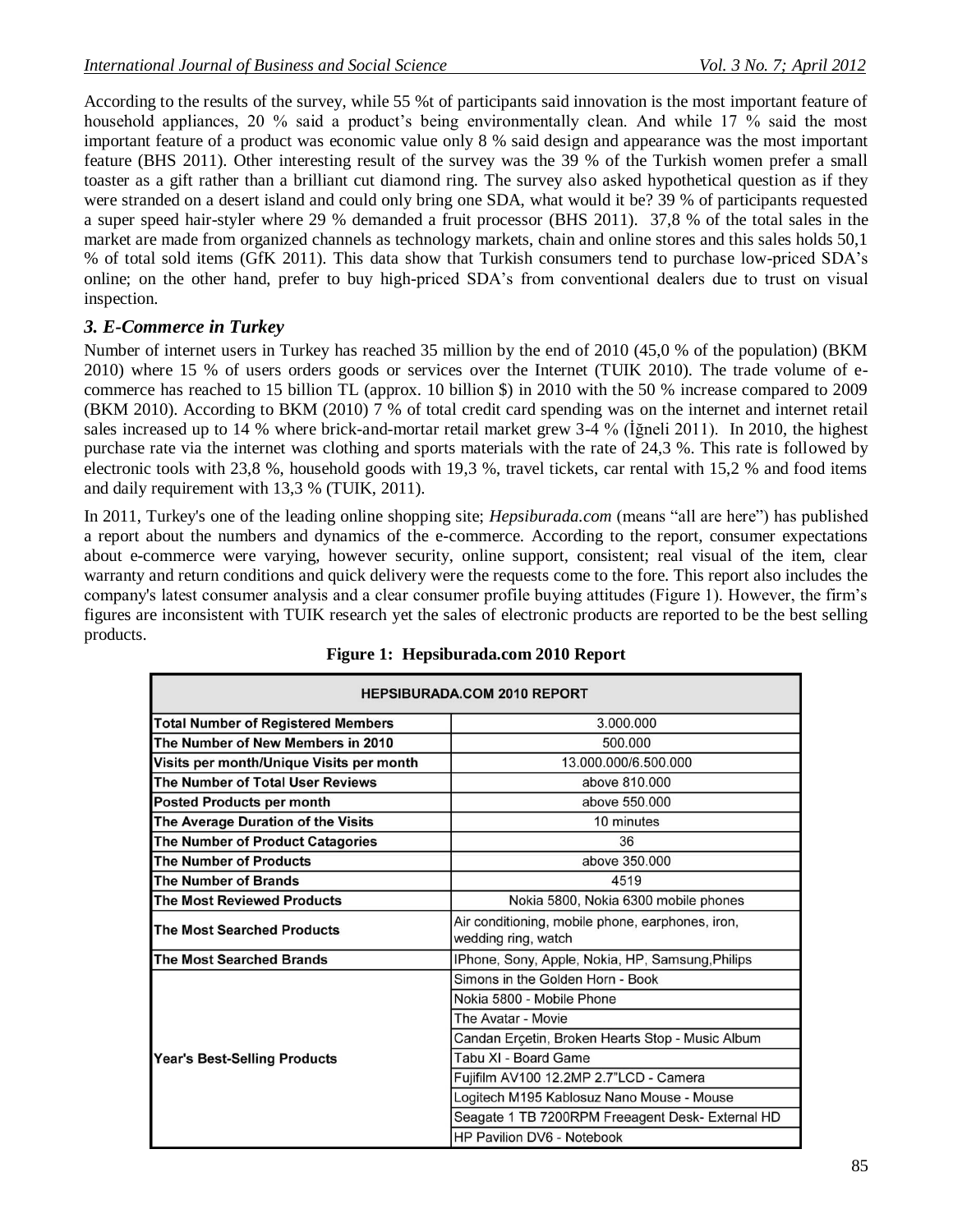# *4. Field Study*

To examine the Long Tail in non-digitals, in consumer durables, a field study conducted in Turkey's best-known on-line store; *Hepsiburada.com*. To get around this problem, the study uses kettle sales data from the website. Theoretically, the kettle is an attractive product to study, yet it is not a specialized product with affordable prices but has a great product variety. Another reason for the kettle to be attractive to study is that it sometimes acts like cash cow product that is responsible for much of a company's performing profit; has high liquidity in sales, usually for suppliers that import items from South-East Asian produces. The website was listing 111 items in 28.01.2011 where typical large brick-and-mortar stores displays 20-25 item as average. In addition, the website was serving the improved search features according to brands, several product specifications or filters like top ten or lowest-highest price and recommendation tools that allow spectators to comment.

The field experiment ran for one month, from January to February 2011 and the website explored various ways that it could present information about whether the kettle sales fit to Pareto-principle or Long Tail.

As an early exploration of the data, the study performed graphical analysis of the total sales in 28.01.2011 (Figure 1). Interestingly, different from Pareto distribution (80-20) and Long Tail, a limited number of products with 10 of 111 items were resting within head of distribution with 95% of market share where 101 of 111 item shares 5% of market.





What is unusual about the distribution was the top three items were sharing 59% of the market (Figure 2). In other words, in on-line kettle sales, neither 80-20 Pareto distribution nor the Long Tail was determined. The kettle market with a high freedom of choice because of improved search features and product variety created a certain degree of inequality by favoring the upper 9% of the items against other 91% (9-91).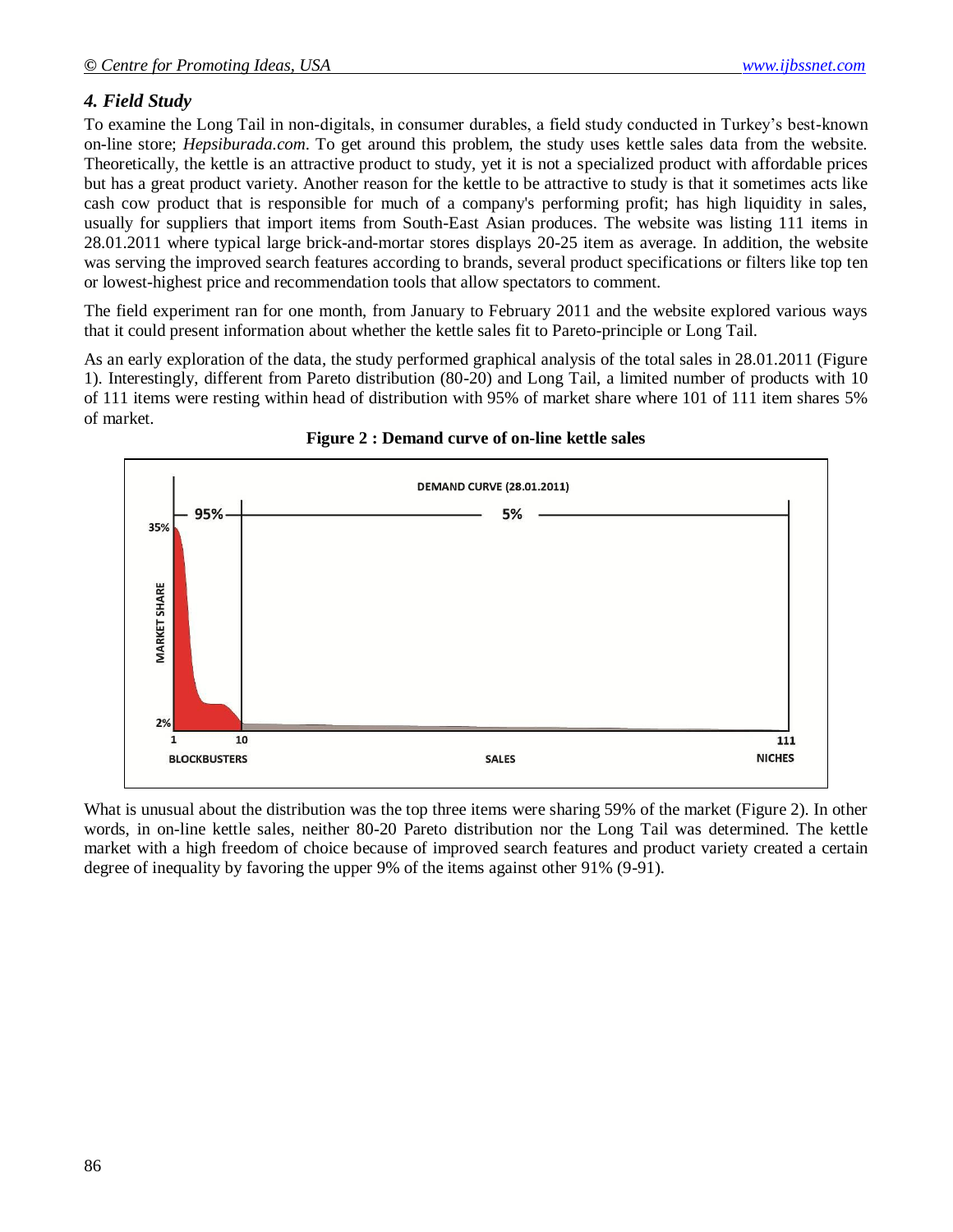

**Figure 3 : Market share of top ten products with benchmarked prices**

Another interesting result found in the study is the real-time price discount effects concentration of blockbusters. A detailed look to Figure 2 will represent that 8 of 10 items have price discount up to 14% to 32%. This is so both blockbusters and the niches play a simultaneous price-setting game and price discount seems as a basic motive to be in head or tail. In other words, price is a hot concern when customers decide, but cannot act as a quality signal in review ranking (Figure 3).





In list, the items average price is calculated as 73.63 TL. Yet the average price of blockbusters is 47.5 TL, an increase in interest for the cheaper items in the market can be determined. The Figure 2 also shows the average price of benchmarked items. According the figure it appears that, consumers first appraise a price for a kettle in mind, and then seeks for several items around that price. However for the final decision they buy an item under the average price of benchmarked items.

Another interesting finding in the field study is that being blockbuster does not guarantee the highest rank in spectators review (Figure 4). There may be several explanations for this but the most satisfactory one can be proposed as the limits of wallet do not always meet all the needs. In other words, consumer may expect an item in the highest rank, however he should be contented with the one that he can afford.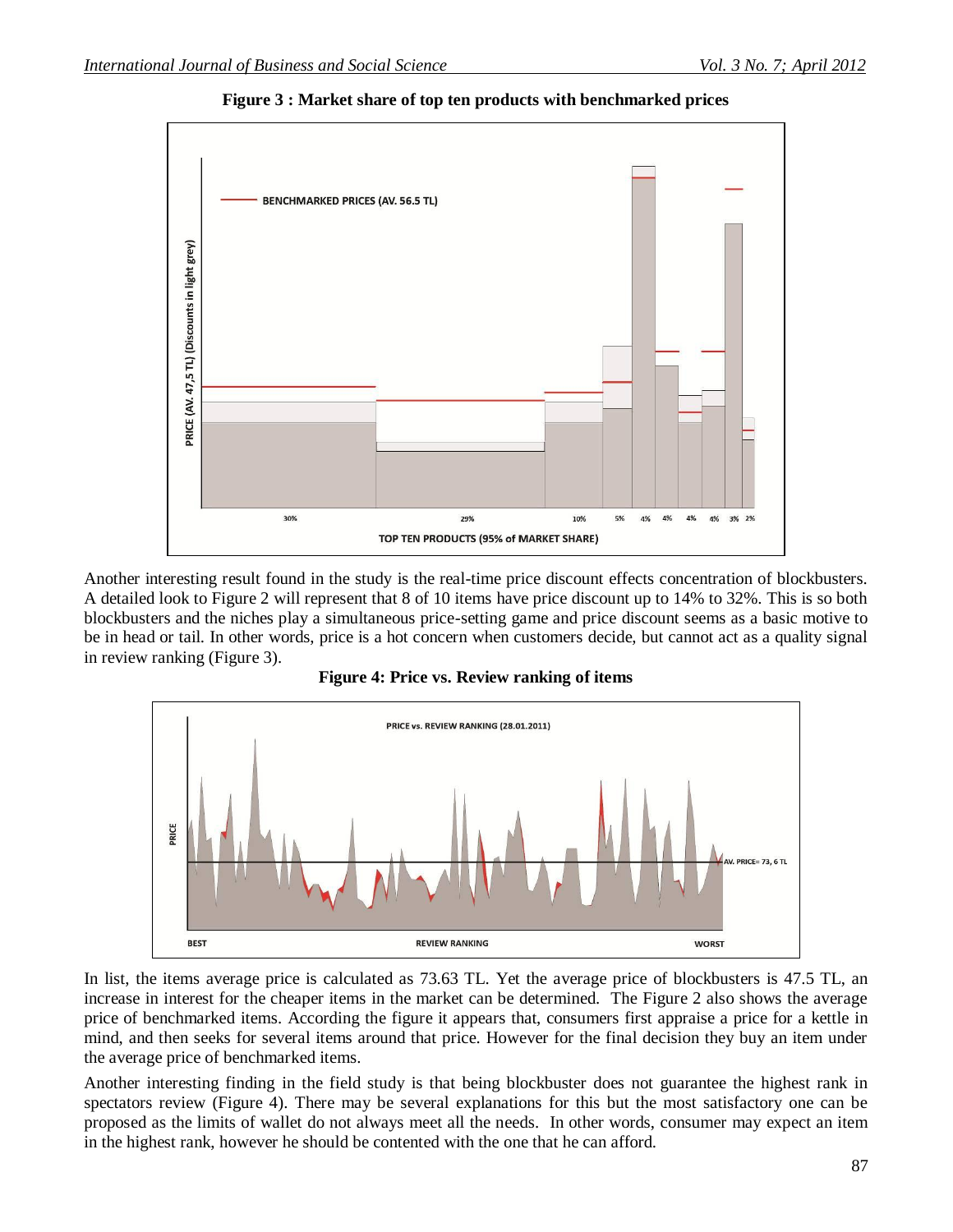

**Figure 5: Comparison of demand curve with review ranking**

A detailed look in reviews of items will give clues about motives for buying decisions. The Figure 5 displayes keyword based counts related to reviews. The Figure 6 also shows differentiation between contract manufactured items and well-known global brands.



**Figure 6: Motives for buying decisions according to spectators reviews**

According to Figure 5, most of the consumer reviews focused on price appeal, design and quality. In general, consumer's comments bunch follow kettles' ability to deliver performance, of any sort, for its price. Much of the comments on the issue try to orient potential users to buy, chiefly, contracted manufactured products because of their unexpected but experienced price-performance ratio.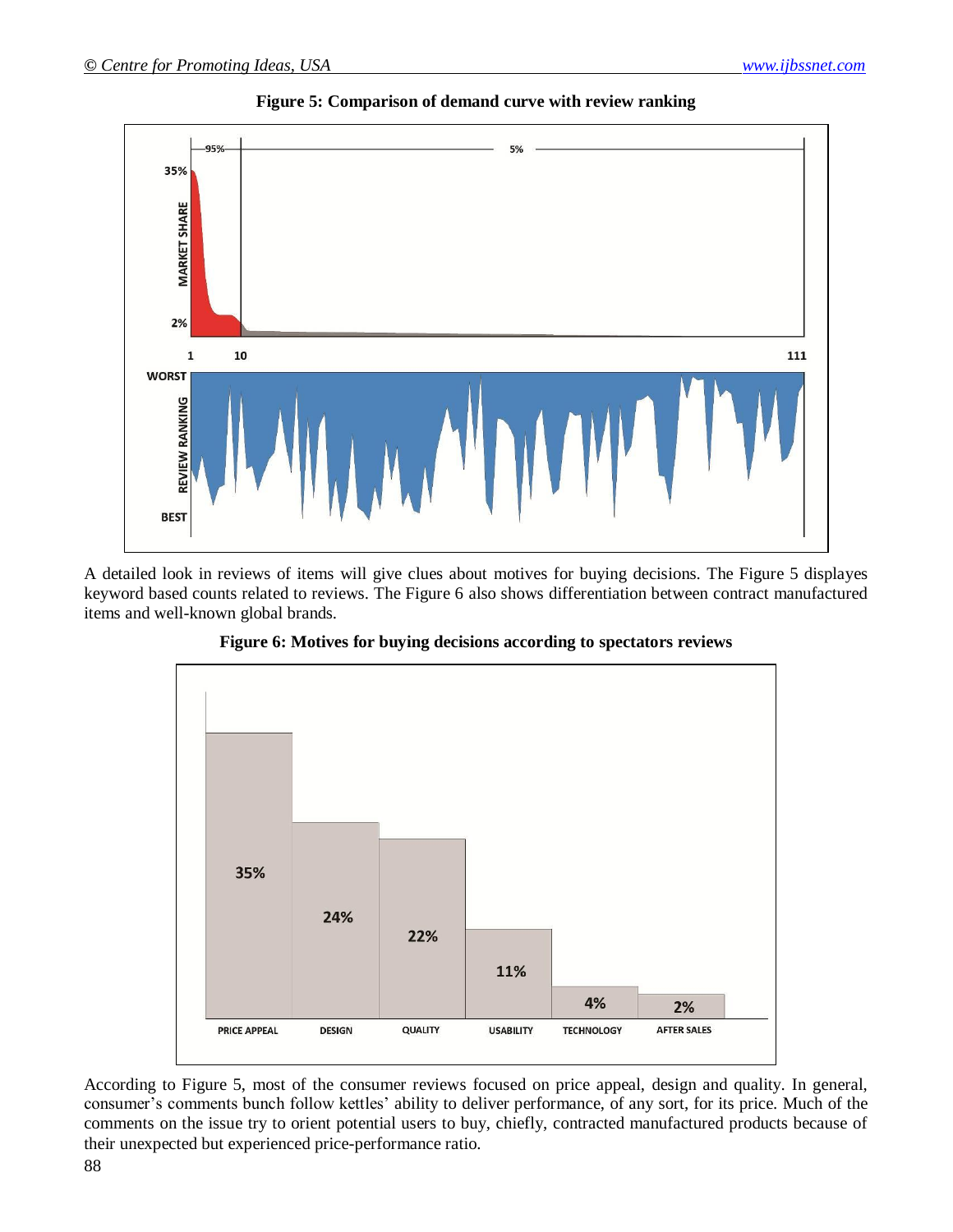On the other hand, design of the products highly commented. The terms classy or beautiful are used in common to define chromed or brushed steel bodies and high-quality trims. Technology based comments are rare, however emphasis on concealed heating element or 360-degree swivel power base for cordless convenience or auto shutoff stick out mostly for well-known global brands.

The comment differences between contracted manufactured ones and well-known global brands in accordance to favourable and critical reviews are shown in Figure 6. According to figure, contracted manufactured items are strong in price appeal however weak in quality and technology. On the other hand, well-known global brands emerge with their quality and supporting technologies as pre-set heat settings, keep warm and memory functions however criticized due to their price appeal.

#### **Figure 7: Differentiation between contract manufactured items and well-known global brands according to spectators reviews**



Design based issues, in both edge of the spectrum, highlighted by focusing on the material used in bodies, and charming colors of LED indicator lights. Main expectation under design issues major on the general outlook of the item that is compatible with the aura of kitchen that it will be used.

In conclusion, act of on-line kettle sales fit neither 80-20 Pareto distribution nor the Long Tail. Main motivation in buying decision still focuses on price appeal. To be in head or tail determined by simultaneous price-setting game and flexible price discounts. The tail is long but thin with 5% market share and similar prices in range does not promies great revenue gain from niches. The effect of design in sales in not dominant, however, design plays an important role for benchmarking under similar circumstances as item with close price or items, mostly wellknown brands, that are out of familiar styling bandwagon.